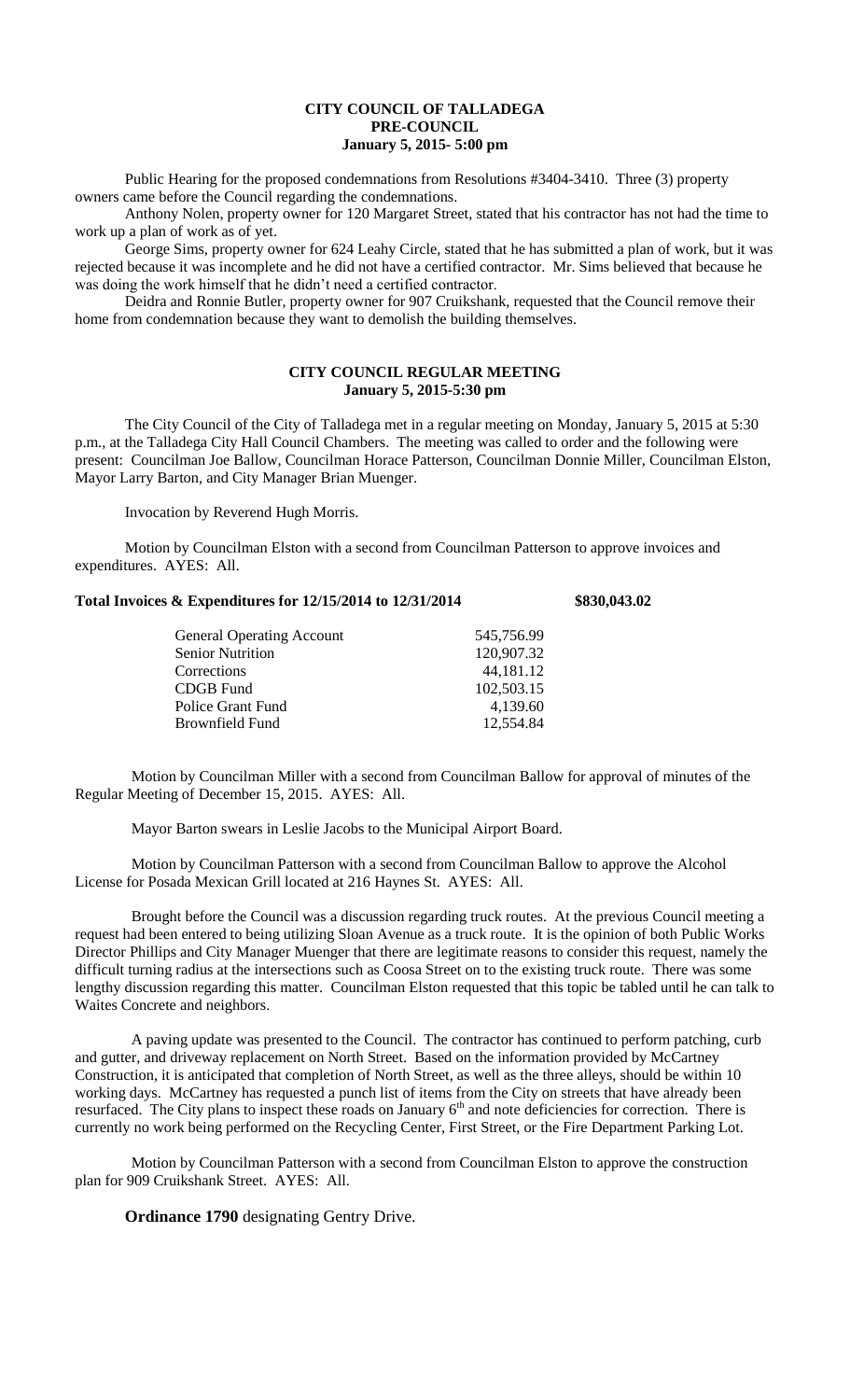Motion by Councilman Patterson with a second from Councilman Miller for Immediate Consideration of Ordinance #1790. Roll Call. AYES: All.

Motion by Councilman Patterson with a second from Councilman Miller for reading of the heading only. Roll Call. AYES: All.

AN ORDINANCE TO DESIGNATE THE BEGINNING AND ENDING POINTS OF GENTRY DRIVE; TO REGULATE THE TYPE OF VEHICLE ALLOWED AND RESTRICT THE SPPED AT WHICH ANY PERSON SHALL OPERATE A MOTOR VEHICLE ON GENTRY DRIVE WITHIN THE CITY OF TALLADEGA, ALABAMA AND TO PROVIDE PUNISHMENT FOR THE VIOLATION THEREOF.

Motion by Councilman Patterson with a second from Councilman Ballow for the adoption of Ordinance #1790. Roll Call. AYES: All.

**Ordinance #1791** designating Edgeworth Drive and Lawson Heights.

Motion by Councilman Elston with a second from Councilman Miller for Immediate Consideration of Ordinance #1791. Roll Call. AYES: All.

Motion by Councilman Elston with a second from Councilman Ballow for reading of the heading only. Roll Call. AYES: All.

AN ORDINANCE TO DESIGNATE TWO ROADWAYS IN THE LAWSON HEIGHTS SUBDIVISION (EDGEWORTH DRIVE AND LAWSON HEIGHTS) AND TO RESTRICT THE SPEED AT WHICH ANY PERSON SHALL OPERATE A MOTOR VEHICLE ON EDGEWORTH DRIVE AND LAWSON HEIGHTS WITHIN THE CITY OF TALLADEGA, ALABAMA AND TO PROVIDE PUNISHMENT FOR THE VIOLATION THEREOF.

Motion by Councilman Elston with a second from Councilman Ballow for the adoption of Ordinance #1791. Roll Call. AYES: All.

**Resolution #3401** authorizing removal of junk cars and assessing of lien for cost of abatement to 590 Davis St.

**Resolution #3402** authorizing removal of junk cars and assessing of lien for cost of abatement to 135 Mountain View Road

**Resolution #3403** authorizing removal of junk cars and assessing of lien for cost of abatement to 1001 Scott Street

Motion by Councilman Patterson with a second from Councilman Miller to approve Resolution #3401 and Resolution #3403. Roll Call. AYES: All.

**Resolution #3404** authorizing the condemnation and demolition of 628 Knox Street **Resolution #3405** authorizing the condemnation and demolition of 311 Prospect Street **Resolution #3406** authorizing the condemnation and demolition of 120 Margaret Street **Resolution #3407** authorizing the condemnation and demolition of 517 Howard Street **Resolution #3408** authorizing the condemnation and demolition of 624 Leahy Circle **Resolution #3409** authorizing the condemnation and demolition of 302 Westwood Circle **Resolution #3410** authorizing the condemnation and demolition of 907 Cruikshank Street

Motion by Councilman Patterson with a second by Councilman Miller to approve Resolution #3404, Resolution #3405, Resolution #3407, Resolution #3409. Roll Call. AYES: Councilman Patterson, Councilman Ballow, Councilman Simpson, and Councilman Miller NAYS: Councilman Elston

Motion to table Resolution #3406, Resolution #3408, and Resolution #3410 by Council consent. There was a great deal of discussion concerning the property owners who had come before the Council to ask for more time. City Manager Brian Muenger cautioned the Council against making exceptions to the Ordinance and that all property owners needed to be treated equally.

Motion by Councilman Elston with a second by Councilman Patterson to approve the invoices and expenditures for the Water Department. AYES: All.

**Water Department Expenditures for 12/17/14 to 12/30/14 \$ 571,981.67**

| <b>Operations &amp; Maintenance</b> | 183,095.76 |
|-------------------------------------|------------|
| Revenue                             | 342,999.01 |
| North Talladega Water               | 8.651.00   |